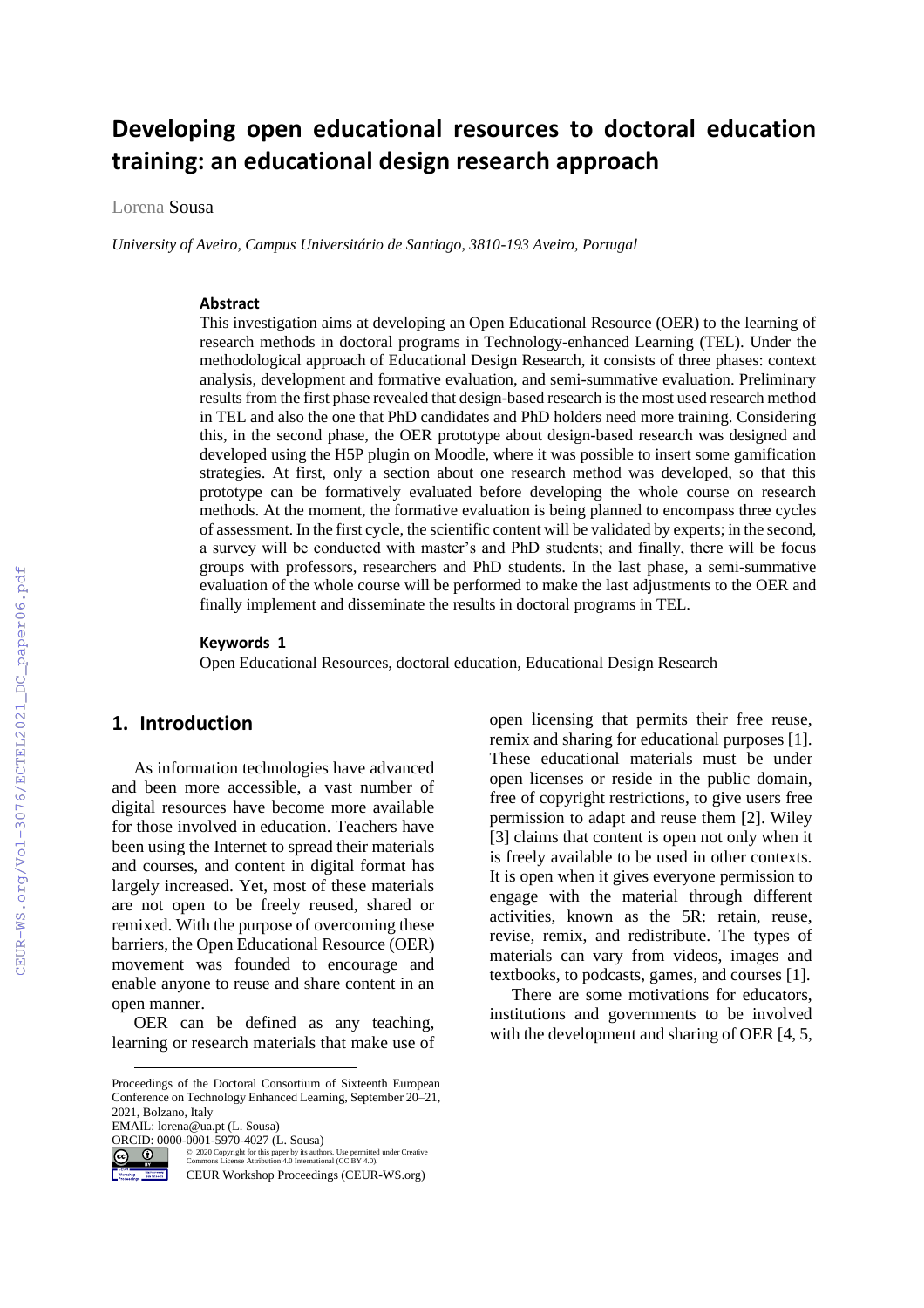6]. Educators, for example, are able to share content as well as reuse and adapt it according to their context, optimizing their time in creating materials from scratch [7]. Consequently, by reusing and sharing these resources, there might be an improvement in their quality, and the costs of content development can be reduced, which can be a benefit to the institutions. From the governmental perspective, OER projects make learning more accessible to society, particularly to nontraditional groups of learners, bridging the gap between non-formal, informal and formal learning [4, 5, 6].

However, according to [8], educators from higher education institutions are still resistant to embracing the use of OERs and open educational practices. Besides, there is a lack of technical skills to select and remix OER appropriately and a lack of awareness regarding copyright issues among academics [5, 7]. A survey conducted by the Doctoral Education for Technology-enhanced Learning (DE-TEL) project has also shown that OERs are not popular among PhD candidates and PhD holders. When asked which learning sources they used to deepen their knowledge on TEL topics, doctoral training topics and research methods, OERs were the least voted, being courses in the PhD program, academic publications and supervisor help among the most voted learning sources.

Nine European universities and the European Association for Technology-Enhanced Learning (EA-TEL) created the Doctoral Education for Technology-enhanced Learning (DE-TEL) project with the aim at identifying the best practices in doctoral programs in TEL, developing a proposal for a new program and developing sustainable Open Educational Resources (OERs) [9]. The OERs will encompass modules on research methods and key topics in TEL, such as Artificial Intelligence in education and mixed and Augmented Reality for TEL.

This thesis, in particular, focuses on the development of OERs to doctoral education training and, as a contribution to the DE-TEL project, the OERs are going to cover the research methods for doctoral programs in TEL. Our main research question is *which characteristics should an OER developed for doctoral education training have in order to make its use more engaging?* and our objectives are:

1. to analyse the use of OERs in doctoral education training;

2. to identify which characteristics can contribute to make OERs an engaging solution to doctoral education training;

3. to develop an OER to the learning of research methods in doctoral programs in TEL;

4. to evaluate the developed OER on research methods in doctoral programs in TEL.

In the following sections the methodological approach and some preliminary results are going to be presented.

# **2. Research methodology**

This investigation is being developed under the Educational Design Research methodological approach. Its planning consists of three phases [10, 11]: (1) context analysis, (2) development and formative evaluation, and (3) semi-summative evaluation. Each phase will be explained in the next subsections.

# **2.1. Context analysis**

In the first phase, named *context analysis*, a systematic literature review (SLR) is going to be carried out. The main goals of this SLR are to analyse the use of OERs in doctoral education training and identify the main challenges and barriers when adopting OERs in higher education, especially in doctoral programs.

Furthermore, a survey will be conducted among PhD candidates, researchers and practitioners who study and/or work in the field of TEL, the context of this study, to identify which characteristics can contribute to make OERs an engaging solution to doctoral education training. The survey will be divided into four sections. In the first section, there will be questions related to personal background. The second section is going to be adapted from [12] and ask how relevant some characteristics are when searching for content for doctoral education training.

Sections three and four will regard the factors and formats that would make the participant more likely to select a particular resource when searching for content. These sections are going to be adapted from a survey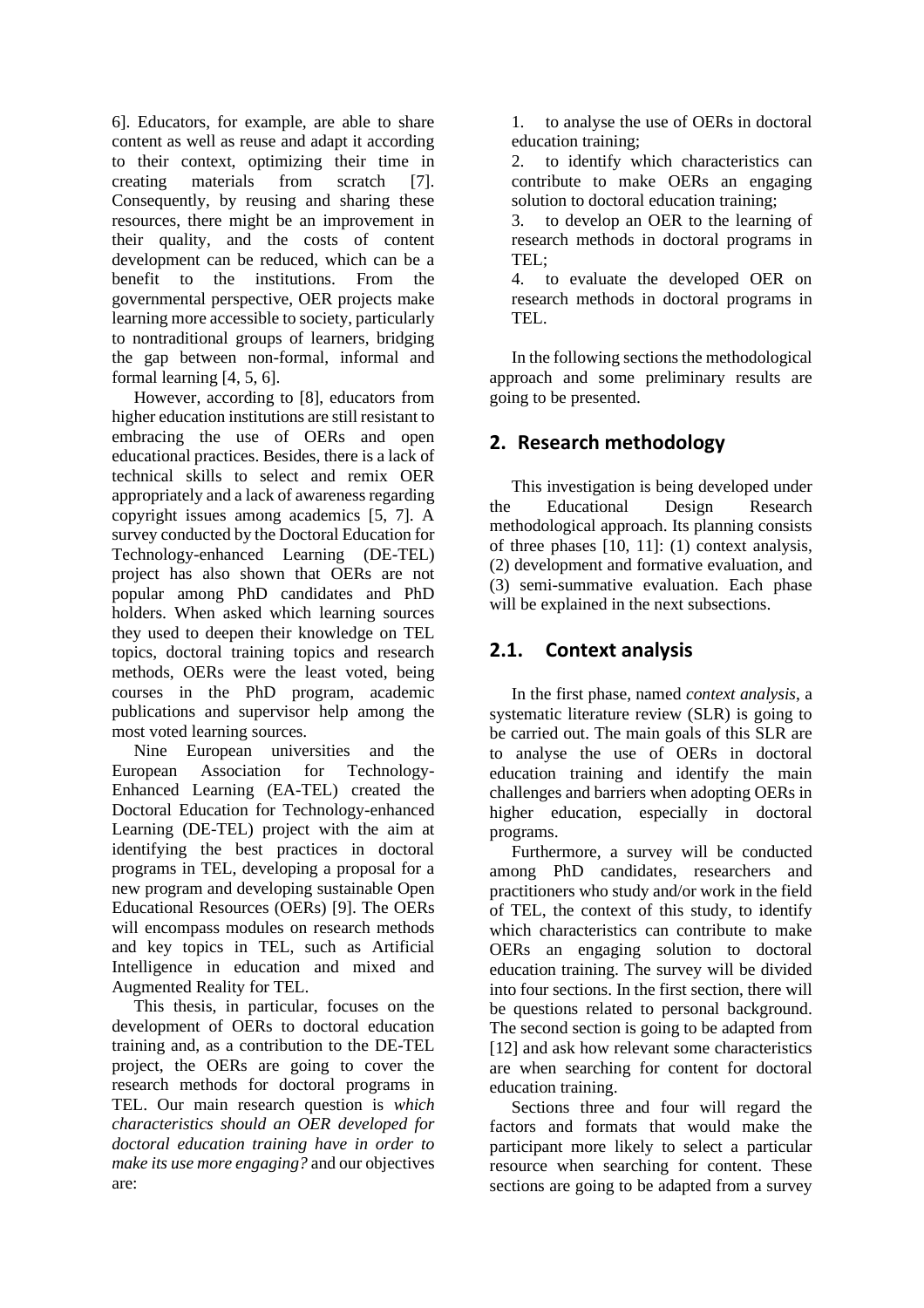developed by the Hewlett-funded OER Research Hub, an open research project based at The Open University (UK) [13]. At the end of each section, there will be an open-ended question in case participants need to add any additional comments.

The data from the closed-ended questions will be analysed through descriptive analysis on SPSS, and the data from the open-ended questions will be analysed through content analysis on NVivo, if necessary.

# **2.2. Development and formative evaluation**

In the second phase, called *development and formative evaluation*, the conceptualization, design and development of the OER prototype will be carried out considering the previous results from the first phase. Since one of the objectives of the DE-TEL project is to develop OERs on research methods and key topics in TEL, this study will focus on the development of OERs on research methods.

First, a prototype is going to be developed. This prototype will go through cycles of formative evaluation with PhD candidates, professors and researchers in the field of TEL, and as feedback is being received, adjustments and improvements will be carried out.

At the moment, we are studying the instruments and techniques and also searching for some validated questionnaires and scales to formatively evaluate the OER prototype. This formative evaluation will probably consist of three cycles, as presented in Table 1. As the feedback is being received from each cycle, adjustments and improvements will be carried out before starting the next cycle.

#### **Table 1**

| Cycles of the formative evaluation |  |
|------------------------------------|--|
|------------------------------------|--|

| Cycle           | What?      | Who?          | How?        |
|-----------------|------------|---------------|-------------|
| $1$ st          | scientific | 3 experts     | message     |
|                 | content    |               | by email    |
| 2 <sub>nd</sub> | general    | 20 PhD        | UEQ+        |
|                 | aspects    | students      | self-design |
|                 |            |               | questions   |
| 3 <sub>rd</sub> | general    | <b>DE-TEL</b> | focus       |
|                 | aspects    | partners      | groups      |
|                 |            | and PhD       |             |
|                 |            | students      |             |

In the first cycle, there will be a validation of the scientific content of the prototype. Three experts in research methods are going to be contacted via email to validate the content. The main goal of this cycle is to verify if the content is appropriate to the learning of research methods in doctoral programs in TEL and make the necessary adjustments, before starting the second cycle. To guide the experts' validation, there will be a survey with questions asking if the content is useful, relevant, accurate, reliable, sufficient and if it meets learners' needs. There will also be an open-ended question for additional comments.

In the second cycle, the general aspects of the prototype will be evaluated with twenty PhD candidates. They are going to answer a survey consisting of the User Experience Questionnaire (UEQ) and a self-design questionnaire.

According to Díaz-Oreiro et al. [14], although AttrakDiff has appeared five years earlier than the UEQ and is the questionnaire that counts the most uses since 2006, UEQ has surpassed AttrakDiff in uses per year in 2017 and 2018. Conducting a quick search on Scopus using the search query "user experience questionnaire" and "attrakdiff", it is possible to visualize in Figure 1 that this tendency was kept in 2019, 2020 and has also continued in 2021 (data until July).



**Figure 1**: AttrakDiff versus UEQ

Díaz-Oreiro et al. [14] also report that standardized user experience questionnaires were used in combination with other evaluation instruments, such as self-design questionnaires. As we intend to apply a self-design questionnaire as a complement to the standardized questionnaire, we chose to use UEQ over AttrakDiff because AttrakDiff is applied on its website (attrakdiff.de), without the possibility of adding other groups of questions. Using UEQ, we will add it on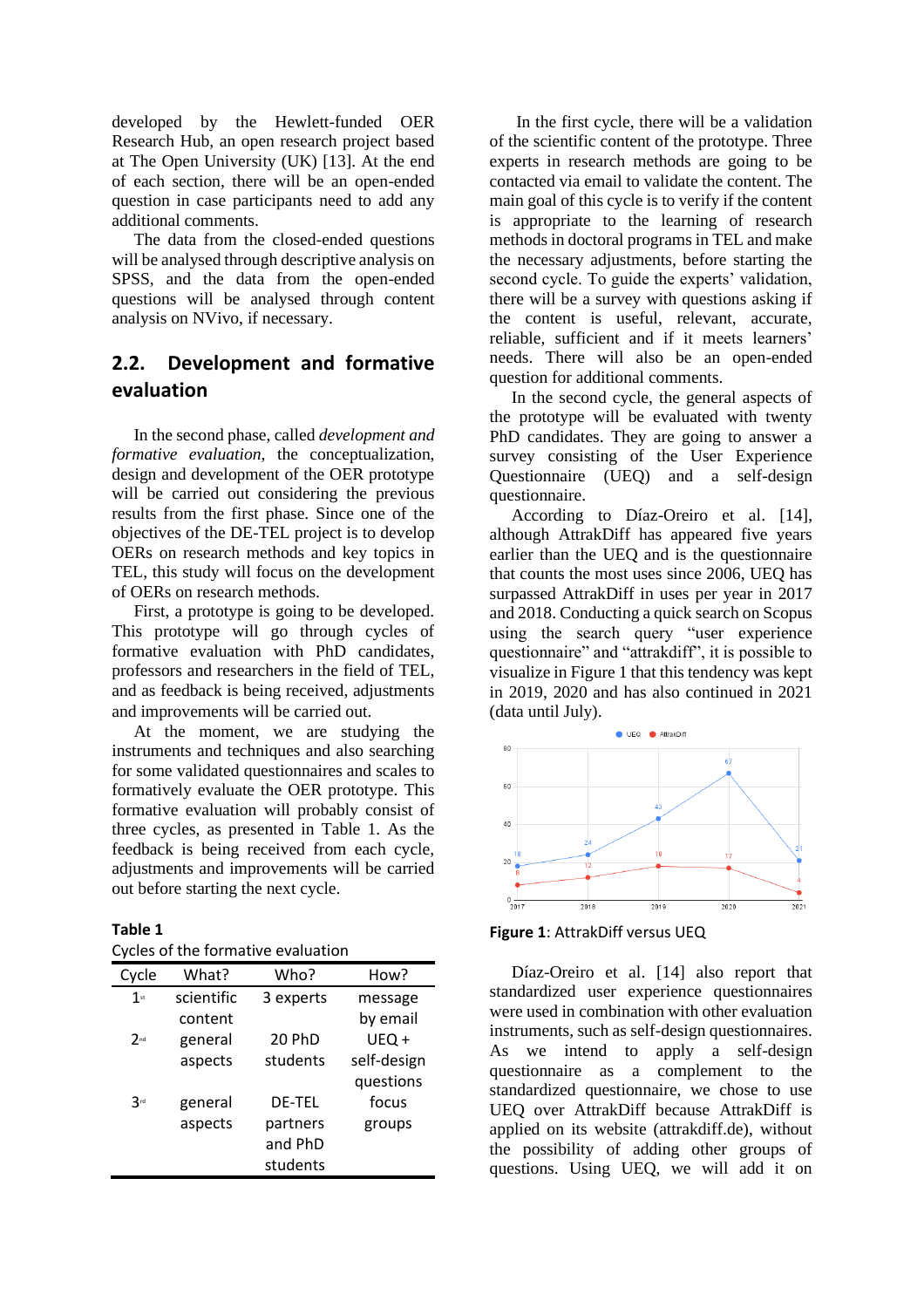LimeSurvey together with other questions from our self-design questionnaire. On the website ueq-online.org, it is possible to download the UEQ in more than 30 languages and a tool is also available on an Excel file, completely free of charge, to facilitate the data analysis.

As a complement to the UEQ, the selfdesign questionnaire will encompass some open-ended questions, such as the most positive and negative aspects of the prototype in their opinion, and suggestions for improvement. These data will be analysed through content analysis on NVivo.

The data collected in this second cycle will be triangulated with the data from the participants' access to Moodle, where the OER is going to be integrated. On Moodle, it is possible to visualize if the participants accessed the platform, how much time they spent on it, which pages they visualized and interacted with, which tasks they accomplished, etc. The SPSS software is going to be used for statistical data analysis.

In the third cycle, focus groups are going to be conducted. The purpose of these focus groups is to show some preliminary results and shed light on the data collected in the second cycle in order to identify the participants' opinions about the prototype. There will be two focus groups, one with professors and researchers, and another with PhD candidates. Each group will have from six to eight participants, last from 60 to 90 minutes, and will be conducted online, through the Zoom platform. The questioning route will include questions related to the interactive content created with the H5P plugin on Moodle, the 5R activities related to OERs, negative and positive aspects, and others, to make improvements to the prototype.

After the prototype goes through these cycles of formative evaluation, the final version of the OER will go through a semi-summative evaluation before being disseminated in doctoral programs in TEL.

# **2.3. Semi-summative evaluation**

In the third and final phase, after we have a final version of the OER, a *semi-summative evaluation* is going to be conducted among PhD candidates, professors and researchers who study and/or work in the field of TEL. A survey will be conducted to conclude this investigation

and make the last adjustments to the OER if necessary. The data will be analysed using SPSS and NVivo. Finally, the OER is going to be disseminated in the doctoral programs in TEL in Europe.

Figure 2 summarizes the methodological design of this research:



**Figure 2**: Methodological design

# **3. Preliminary results**

This section will present some preliminary results regarding the development of the first OER prototype on research methods in TEL. This first version is being developed using the H5P tool and plugin on Moodle to test the possibilities of tools that might be useful for the development of OER prototypes.

A survey was conducted by the DE-TEL project to collect information on the current practices and challenges of doctoral education in TEL and find out what topics are useful but have few educational resources. The survey was conducted among students, PhD candidates, researchers, practitioners who study and/or work in the field of TEL, between December 2020 and March 2021, through the online survey tool LimeSurvey whose link was available on the DE-TEL webpage (eatel.eu/de-tel/survey). The DE-TEL partners are using SPSS and Tableau to analyse the collected data.

Preliminary results have revealed that 229 participants from 40 different countries, most of them from Europe, answered the survey. When asked to select the item that best described the general methodological approach of their PhD research, PhD candidates and PhD holders reported that design-based research was the most used research method, followed by quantitative and qualitative methods, as can be seen in Figure 3. Regarding the research methods that they need more training, designbased research was also the most selected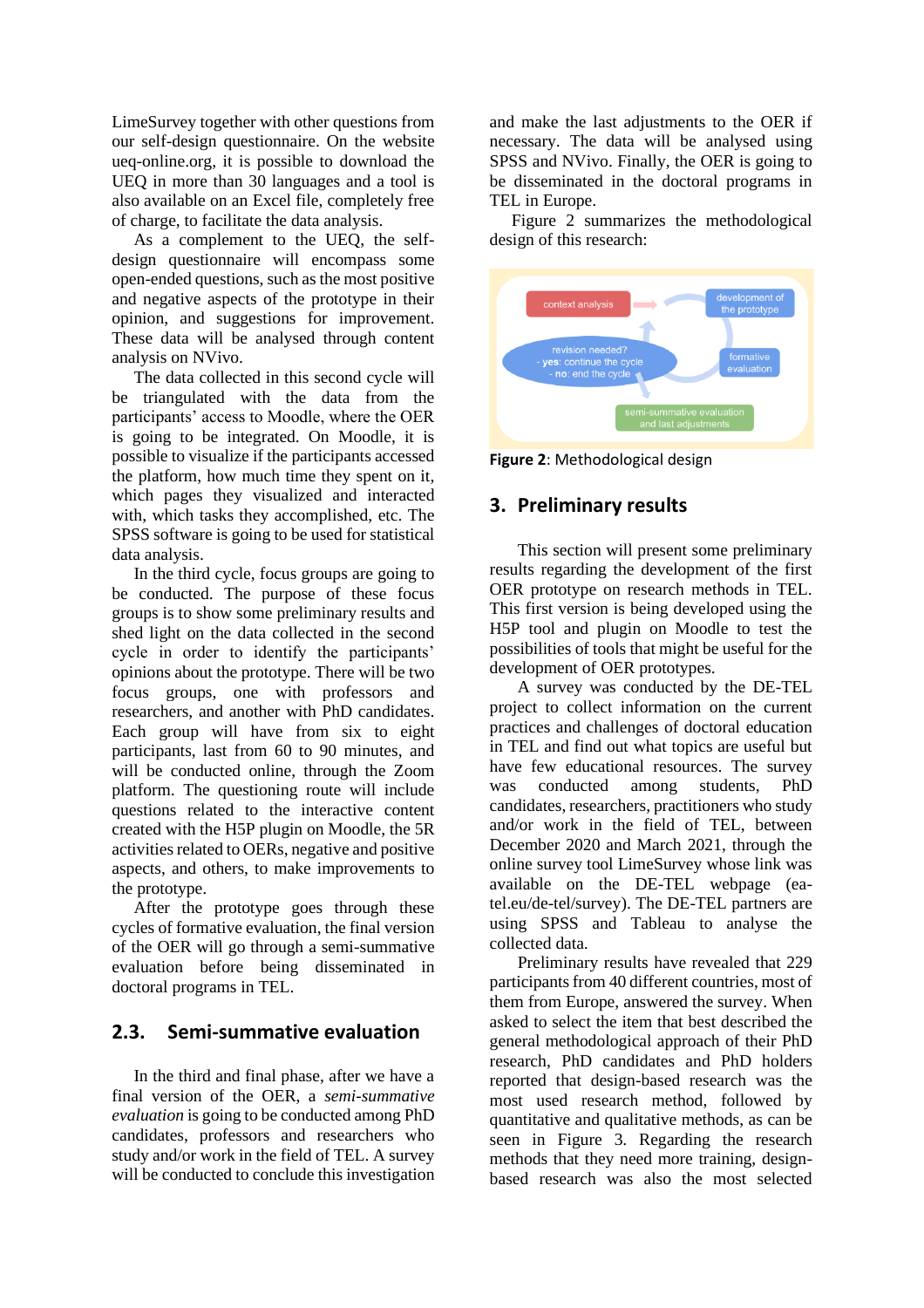research method by PhD candidates and PhD<br>holders, followed by quantitative and holders, followed by quantitative and qualitative methods as well.



**Figure 3**: Research methods use and training needs (source: data from the DE-TEL project)

As this research aims at developing OERs to the learning of research methods in TEL and the preliminary results showed that designbased research is the most used research method and also the one which PhD candidates and PhD holders need more training, a prototype of the OER module about designbased research is being designed and developed using H5P tool.

H5P tool (h5p.org), an abbreviation for HTML5 Package, is a completely free and open technology, which enables anyone to create, share and reuse interactive HTML5 content more efficiently, without the need for any technical knowledge.

H5P makes it easy to create rich interactive content by providing several content types for various needs. It is possible to create videos enriched with interactions, presentations with interactive slides, drag and drop tasks with images and text, images with multiple information hotspots, single or multiple choice questions, interactive books integrating several content types, and many others.

Figure 4 shows an example of the content type named *drag the words*, where it is possible to create text-based drag and drop tasks. In this activity, learners are asked to drag the characteristics of design-based research and drop them into the correct explanation. Then, they can check their answers to see how many responses they got right and a score is generated. They can also choose between retrying the task or visualizing its solution. Figure 4, for instance, presents the solution with the correct responses.



**Figure 4**: Example of the content type called *drag the words*

The content type that was adopted in the creation of this OER prototype on design-based research was the *interactive book*. The H5P interactive book content type allows authors to create courses, books or tests, combining various interactive content types inside of it, such as interactive videos, course presentations, questions and much more, through multiple pages. Figure 4 illustrates a part of the page about the characteristics of design-based research. On the left-hand side of the image, it is possible to visualize the contents of this interactive book. The numbers in the top righthand corner of the image indicate the actual page and the total pages of the book, respectively.

At the end of the interactive book, there is a report displaying the learner's progress throughout the book (Figure 5). There is the *total score*, which is the number of points scored by the learner from his/her correct answers to the interactive questions; the *book progress*, which is the percentage of the visualized pages and the performed interactions with the content (it is not possible to get 100% of *book progress* only visualizing the pages); and the *interactions progress*, which is the percentage of the content that the learner interacted with. On the last page of the interactive book, there is also a summary that shows the details of the interactions from each page.



**Figure 5**: Report of an interactive book

H5P content can be integrated into other platforms, such as Canvas, Blackboard and Moodle. This content about design-based research, specifically, was integrated on the open Tech4Comp platform (moodle.tech4comp.dbis.rwth-aachen.de/), on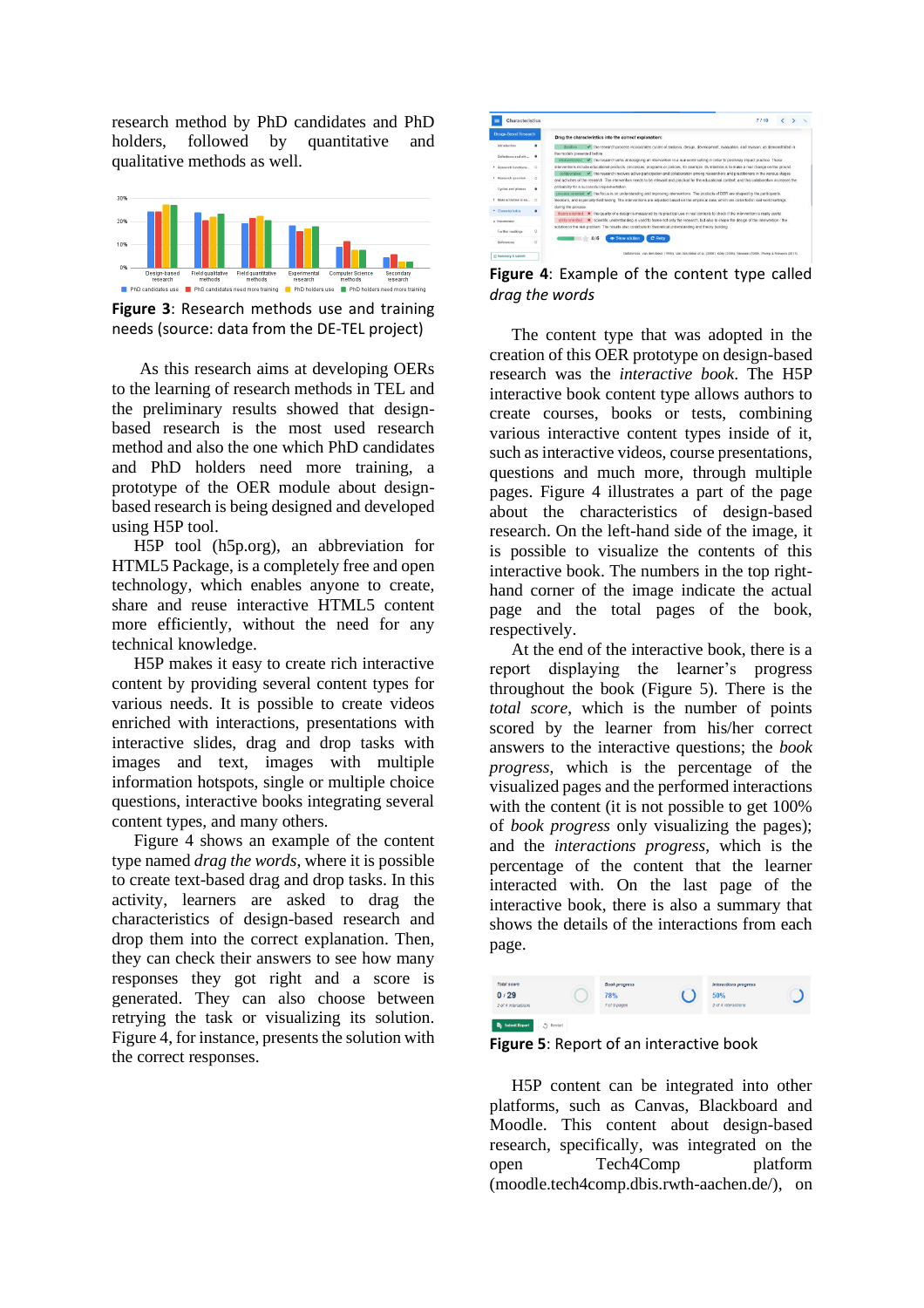Moodle, since it is the platform that is being used by the DE-TEL project. It is also possible to create content using the H5P plugin on Moodle. Thus, some editing and complement to this material were performed directly on Tech4Comp Moodle platform.

With this prototype, we intend to insert some OER characteristics according to the answers from the survey which is going to be carried out in the *context analysis* phase. PhD candidates, researchers and practitioners are going to identify which characteristics can contribute to make OERs an engaging solution to doctoral training and we are going to insert these characteristics into the prototype to see how they work.

### **4. Final considerations**

With this investigation, we expect to contribute to the practical and theoretical understanding of the process related to the development of technological solutions and innovations to the area of TEL. Design-based Research (or Educational Design Research) is the most used research method in TEL and its process brings both theoretical and practical contributions to the area.

Regarding the practical results, we hope that the developed OER can be a useful tool to the teaching and learning of design-based research, that it helps PhD candidates to deepen their knowledge on this research method, and that its characteristics can contribute to making its use more engaging.

Theoretically, we expect that the developed OER can raise awareness of the importance of the adoption and spread of OERs in education, mainly among doctoral programs, and that this study can support the development of other solutions and innovations to the field of TEL.

# **5. Acknowledgements**

I would like to express my gratitude to my supervisors, Professors Luís Pedro and Carlos Santos. This paper and the research behind it would not have been possible without their support, guidance and valuable comments.

This project has received funding from the European Union's Erasmus Plus programme, grant agreement 2019-1-NO01-KA203- 060280.

# **6. References**

- [1] UNESCO, Guidelines on the development of open educational resources policies, 2019. URL: [http://oasis.col.org/bitstream/handle/1159](http://oasis.col.org/bitstream/handle/11599/3455/2019_Guideliness_OER_Policy_final_COL_web.pdf?sequence=4&isAllowed=y) [9/3455/2019\\_Guideliness\\_OER\\_Policy\\_fi](http://oasis.col.org/bitstream/handle/11599/3455/2019_Guideliness_OER_Policy_final_COL_web.pdf?sequence=4&isAllowed=y) [nal\\_COL\\_web.pdf?sequence=4&isAllow](http://oasis.col.org/bitstream/handle/11599/3455/2019_Guideliness_OER_Policy_final_COL_web.pdf?sequence=4&isAllowed=y) [ed=y](http://oasis.col.org/bitstream/handle/11599/3455/2019_Guideliness_OER_Policy_final_COL_web.pdf?sequence=4&isAllowed=y)
- [2] D. Wiley, T. J. Bliss, M. McEwen, Open Educational Resources: A Review of the Literature, in: J. M. Spector, M. D. Merrill, J. Elen, M. J. Bishop (Eds.), Handbook of Research on Educational Communications and Technology, 4th. ed., Springer, New York, NY, 2014, pp. 781–789. doi: 10.1007/978-1-4614-3185-5.
- [3] D. Wiley, Defining the "open" in open content and open educational resources, 2014. URL: <https://opencontent.org/definition/>
- [4] J. Hylén, Open Educational Resources: Opportunities and Challenges, OECD's Centre for Educational Research and Innovation, Paris, France, 2006.
- [5] OECD, [Giving Knowledge for Free: The](http://www.oecd.org/dataoecd/35/7/38654317.pdf)  [Emergence of Open Educational](http://www.oecd.org/dataoecd/35/7/38654317.pdf)  [Resources,](http://www.oecd.org/dataoecd/35/7/38654317.pdf) Centre for Educational Research and Innovation, Paris, France, 2007.
- [6] S. D'Antoni, Open Educational Resources: reviewing initiatives and issues, Open Learning: The Journal of Open, Distance and e-Learning 24 (2009) 3–10. doi: 10.1080/02680510802625443.
- [7] C. Hodgkinson-Williams, Benefits and challenges of OER for higher education institutions, Centre for Educational Technologies, University of Cape Town, Cape Town, South Africa, 2010.
- [8] A. García-Holgado, F. J. García-Peñalvo, C. Higuera, A. Teixeira, U. Ehlers, J. Bruton, F. Nascimbeni, N. P. Zea, and D. Burgos, Promoting Open Education Through Gamification in Higher Education: the OpenGame project, in: Eighth International Conference on Technological Ecosystems for Enhancing Multiculturality, TEEM'20, ACM, New York, NY, 2020, pp. 399–404. doi: 10.1145/3434780.3436688.
- [9] M. Fominykh, E. Prasolova-Førland, DE-TEL - A European initiative for Doctoral Education in Technology-Enhanced